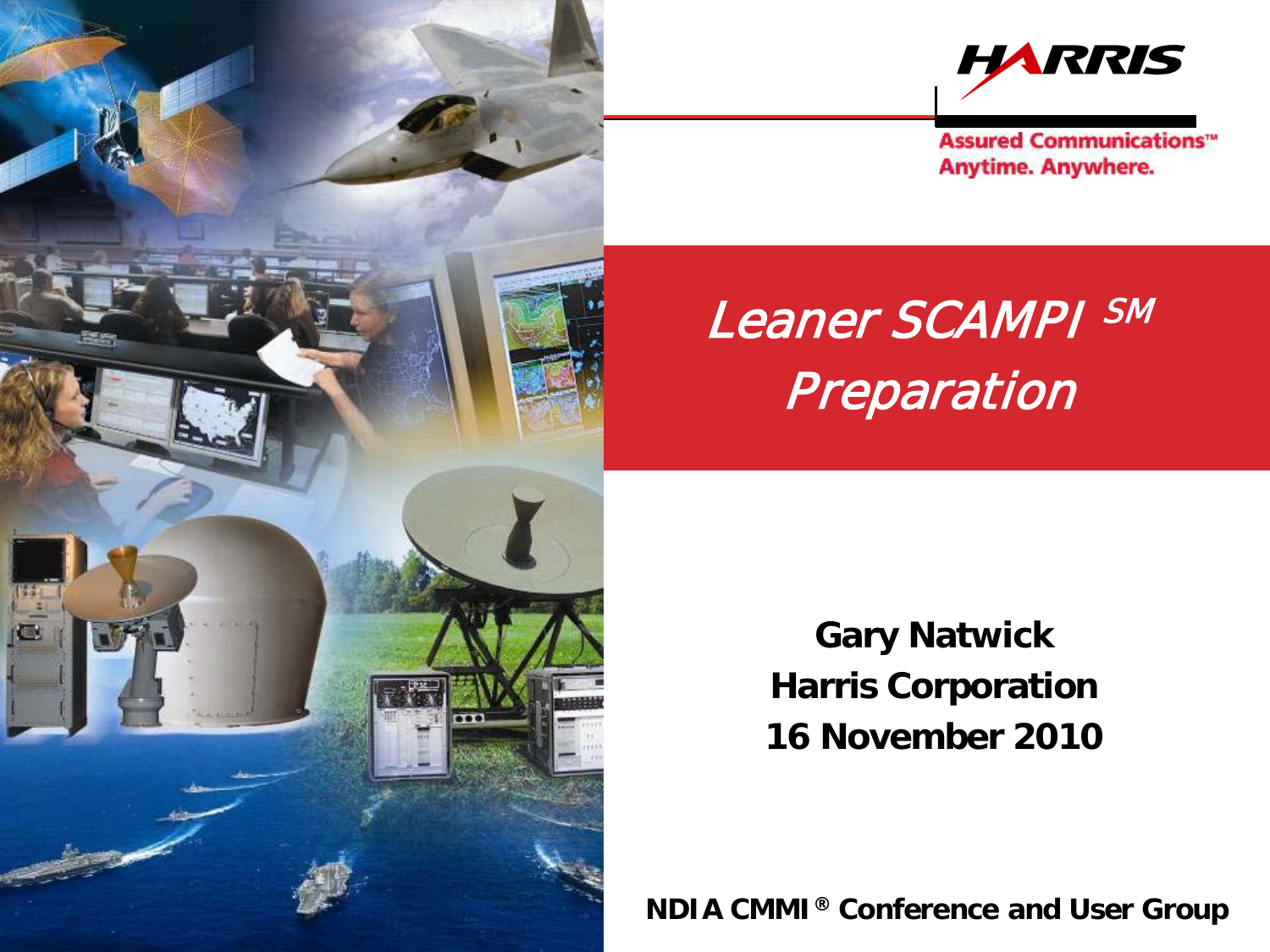## Providing Value To Our Customers





**reconnaissance**

**Space and ground satellite communications systems**

Intelligence, surveillance, and Space and ground satellite **Operations and support services** 

### **People – Innovation – Process**

Leaner SCAMPISM Preparation

assuredcommunications<sup>®</sup>

NDIA CMMI® Conference and User Group - 2 15-18 November 2010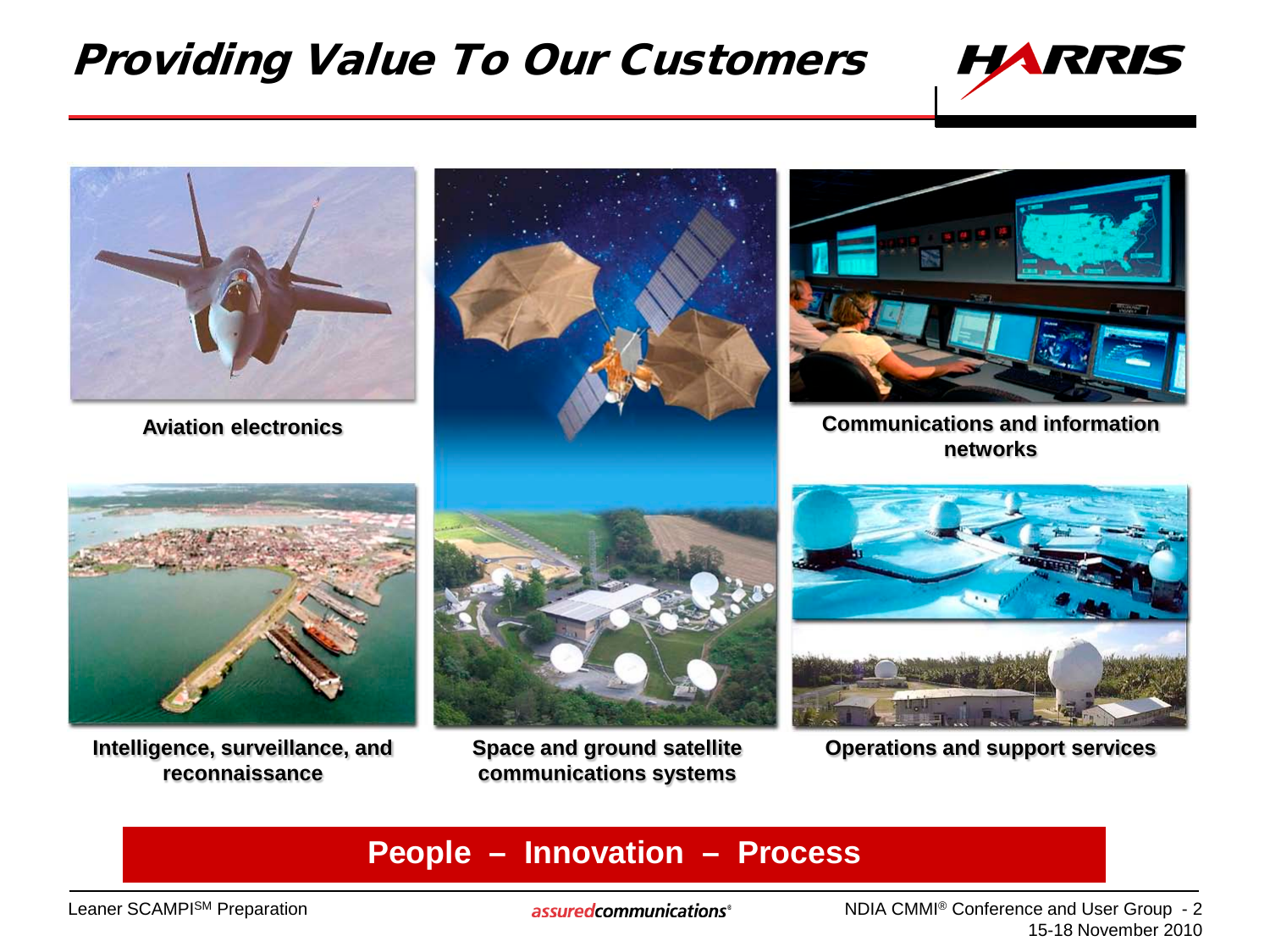# Agenda



- **Background**
- Challenge
- Approach
- Results
- Conclusion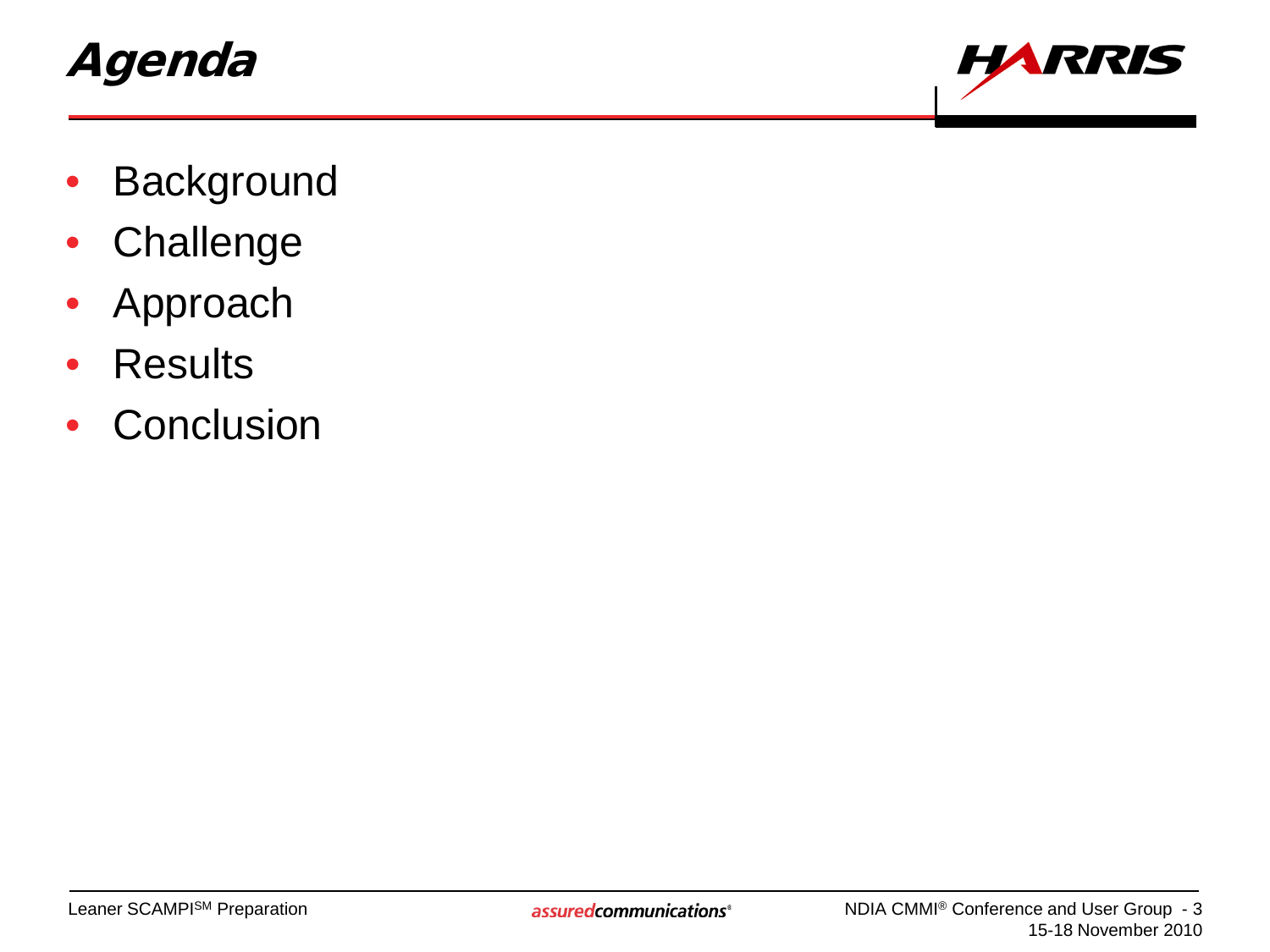

assuredcommunications<sup>®</sup>

NDIA CMMI® Conference and User Group - 4 15-18 November 2010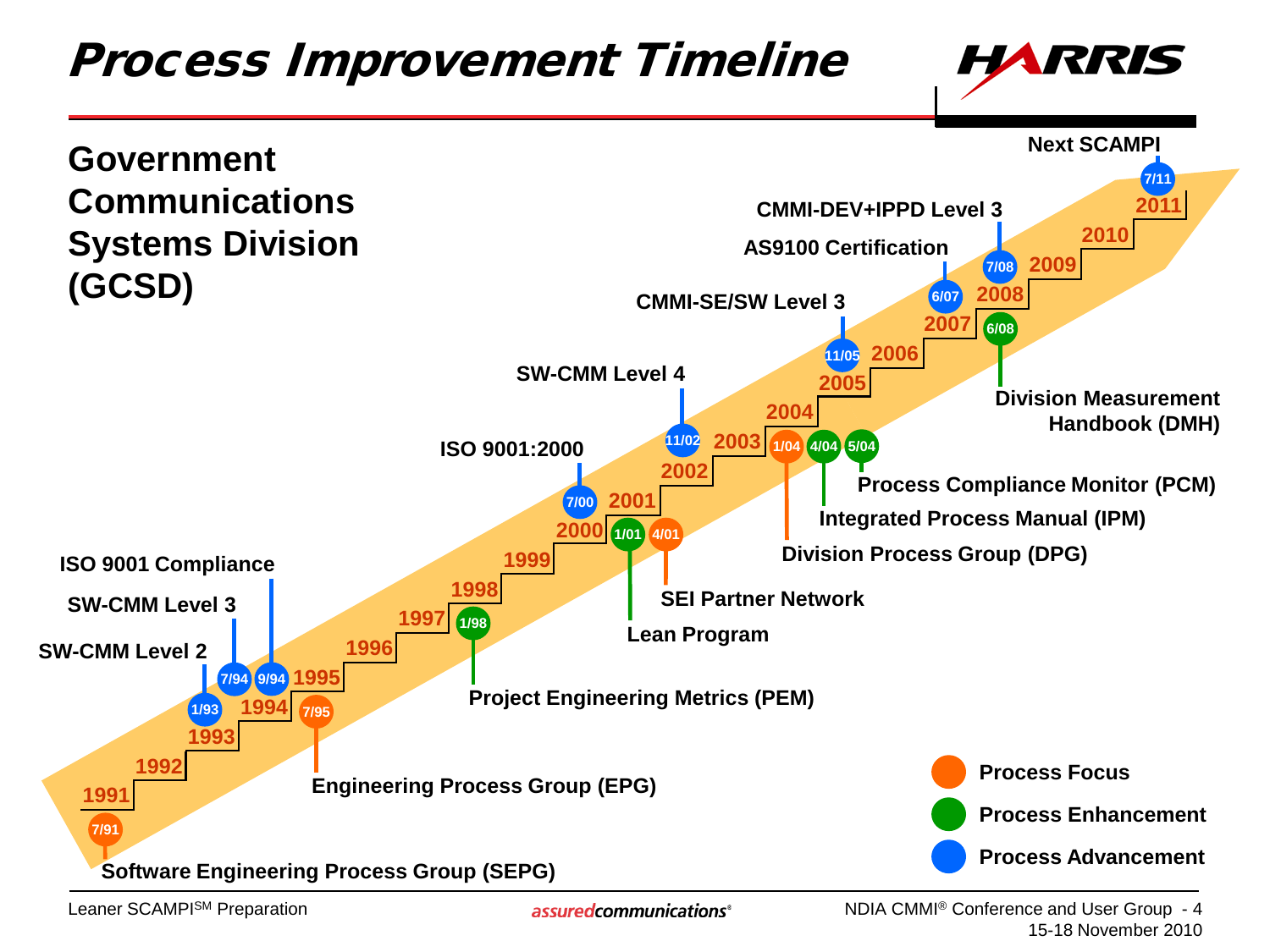

- Process Improvement is a learned skill
- To increase awareness and capabilities Harris is using a Lean Six Sigma approach
	- Encourage team members to look for ways to improve processes by
		- Quantifying the process
		- Recommending a change
		- Measuring the improvement
	- Teach skills to assist in the efforts
		- Lean Fundamentals eliminate waste
		- Simulation understand system performance
		- Change behavior people skills
		- Six Sigma tools mathematical skills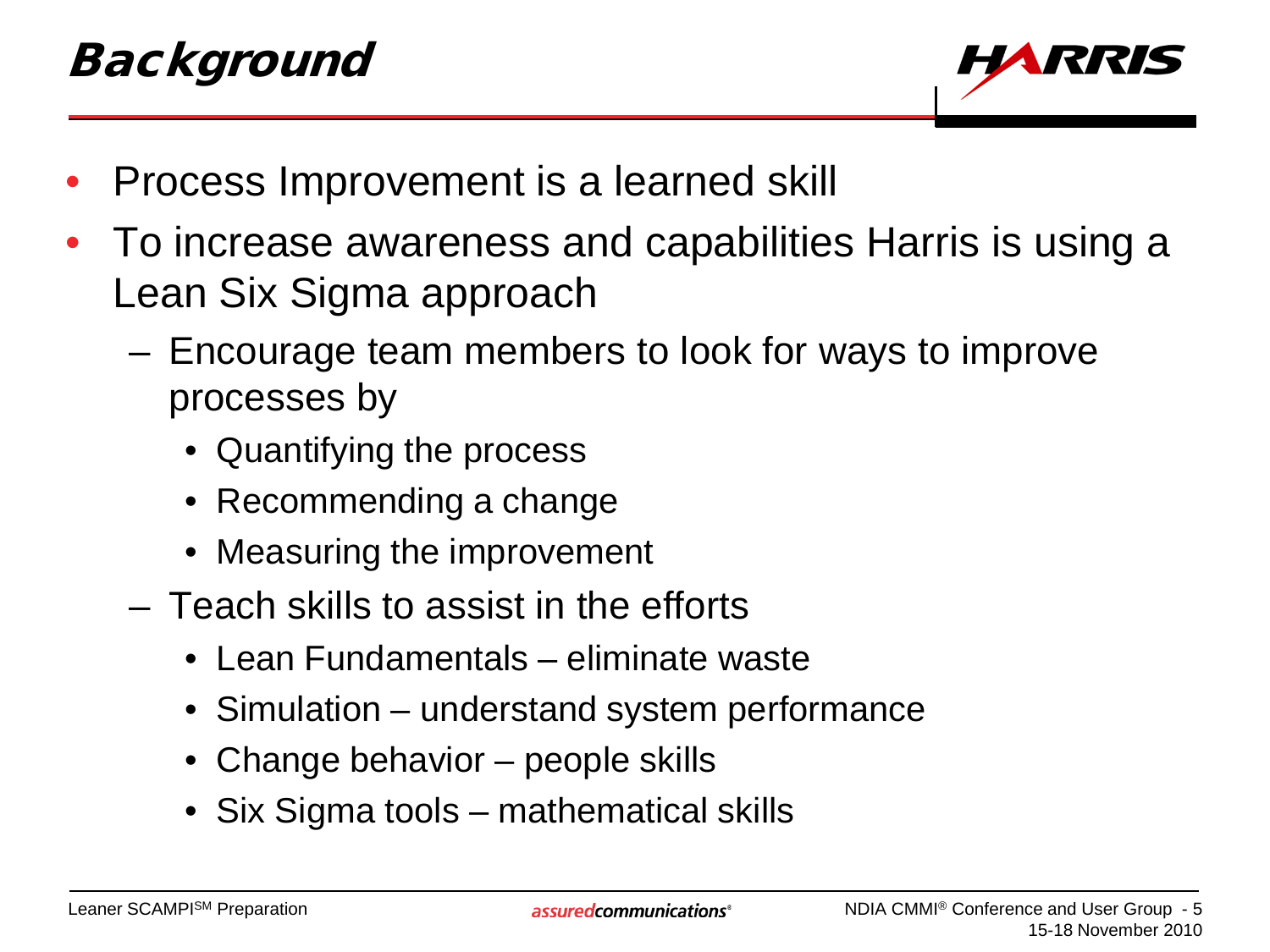## Organizational Process Context



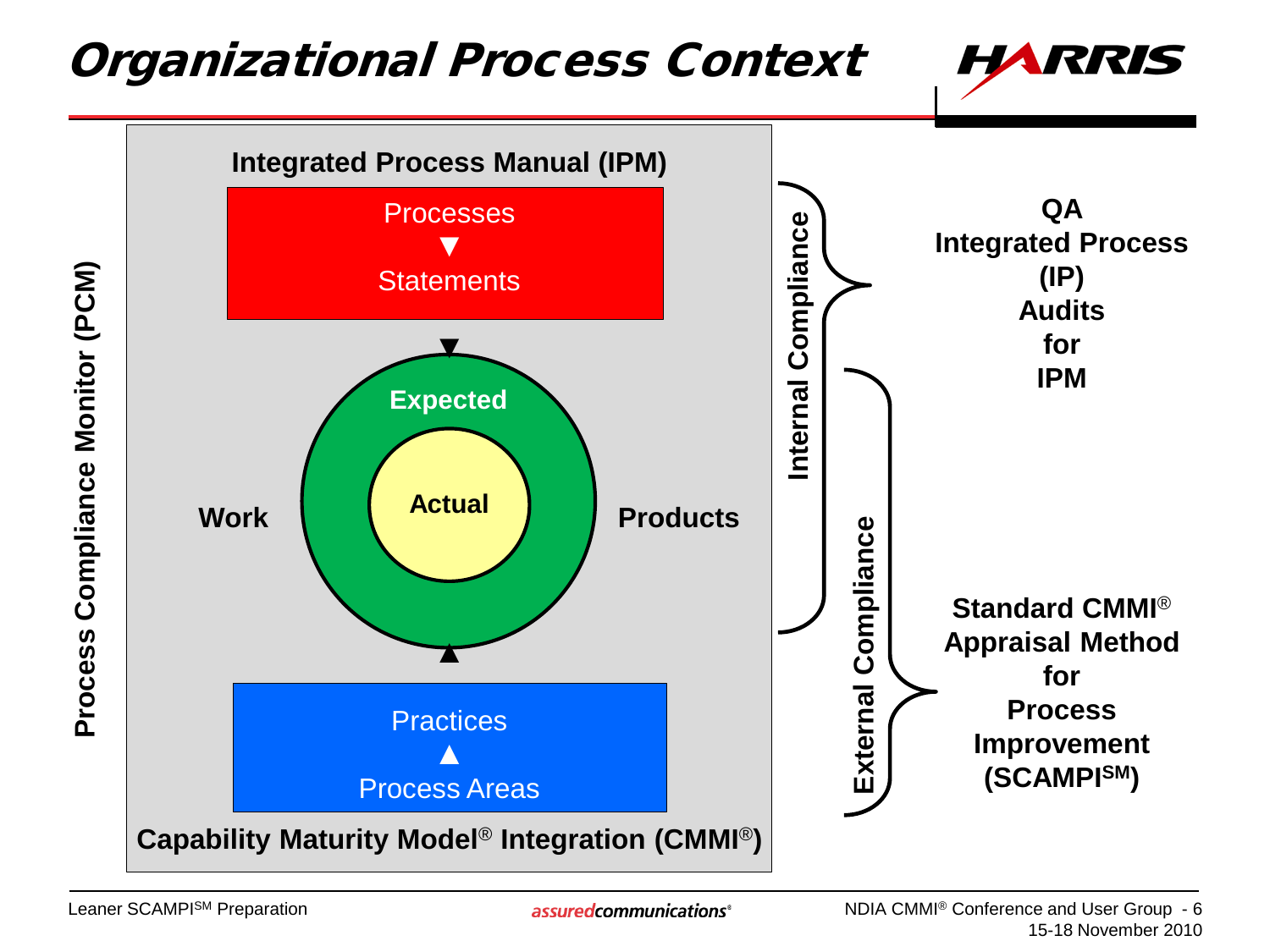

- Problem
	- Total cost of SCAMPI<sup>SM</sup> for division is significant and increases every SCAMPISM cycle (3-years)
- Goals
	- Reduce SCAMPISM preparation effort using Lean method
- Measurement
	- SCAMPI<sup>SM</sup> preparation effort
- **Benefits** 
	- More efficient SCAMPISM preparation process with earlier feedback for corrective actions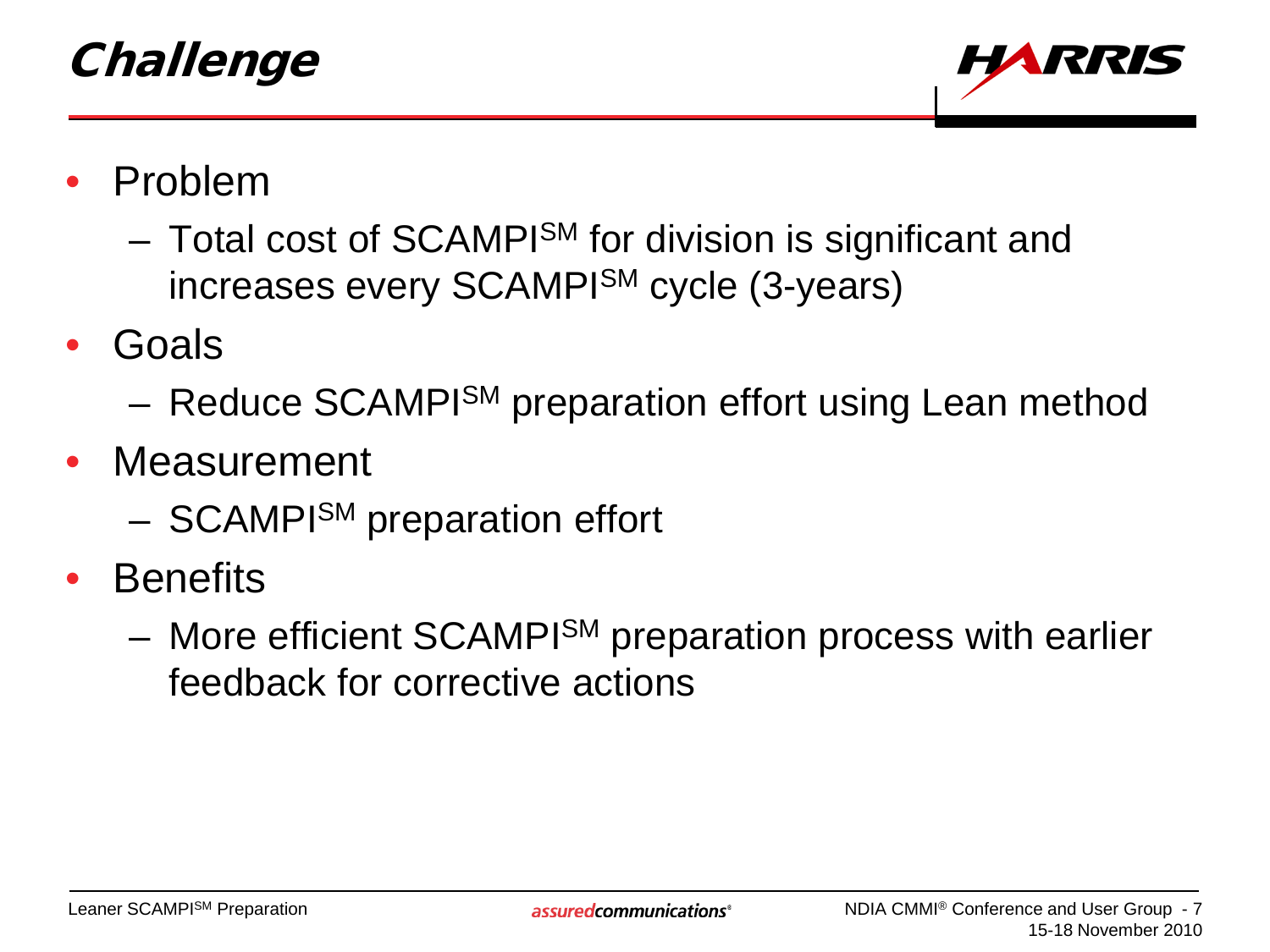# Approach



- **Objective** 
	- Reduce effort in conversion for work products from internal organizational requirements to CMMI® Practices
	- Establish a work product priority to focus on the number of CMMI® practices affected by each work product
	- Reduce the rework in discovering the correct work product
- **Implementation** 
	- Automate the conversion process
	- Prioritized work product review
	- Utilize process experts to data mine for work products
	- Complete improvements prior to next SCAMPISM
	- Establish more detailed measurements of SCAMPISM activities for future improvements
- Validation
	- SCAMPISM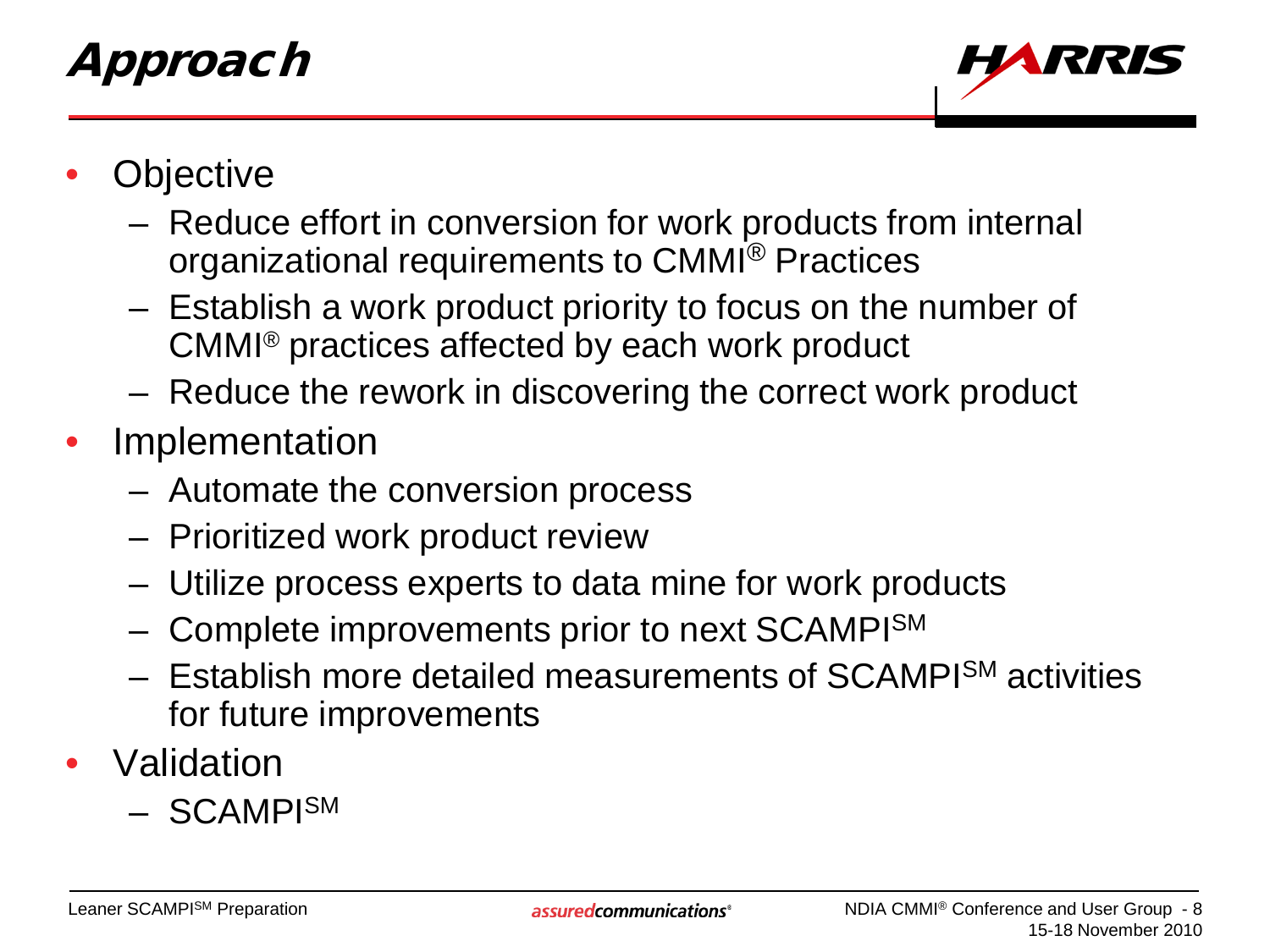

- A set of principles, concepts, and techniques designed to enable key processes to produce an optimum system that we'll deliver to our customers:
	- Exactly what they need
	- When they need it
	- In the quantity they need
	- In the right sequence
	- Without defects
	- And at the lowest possible cost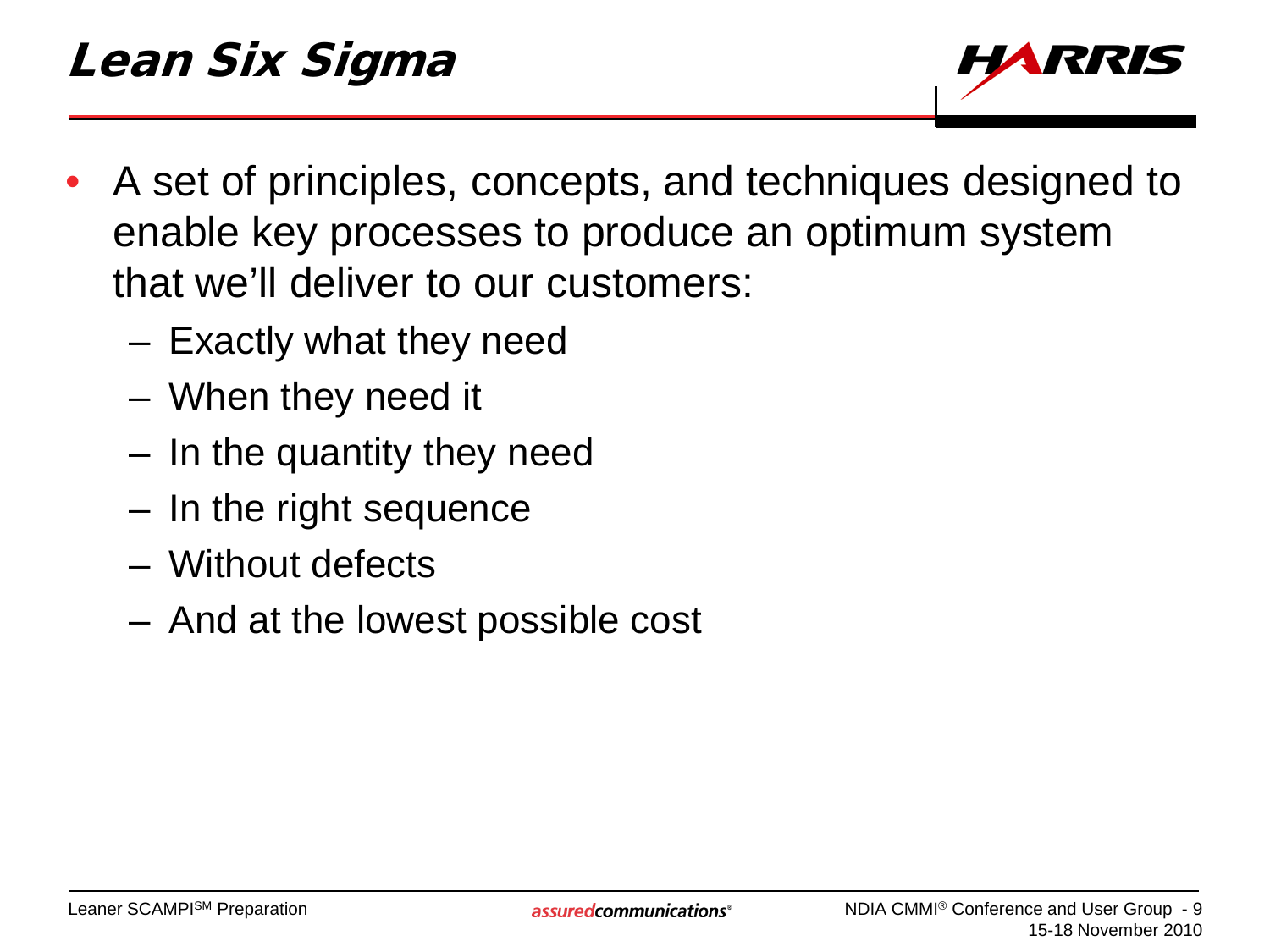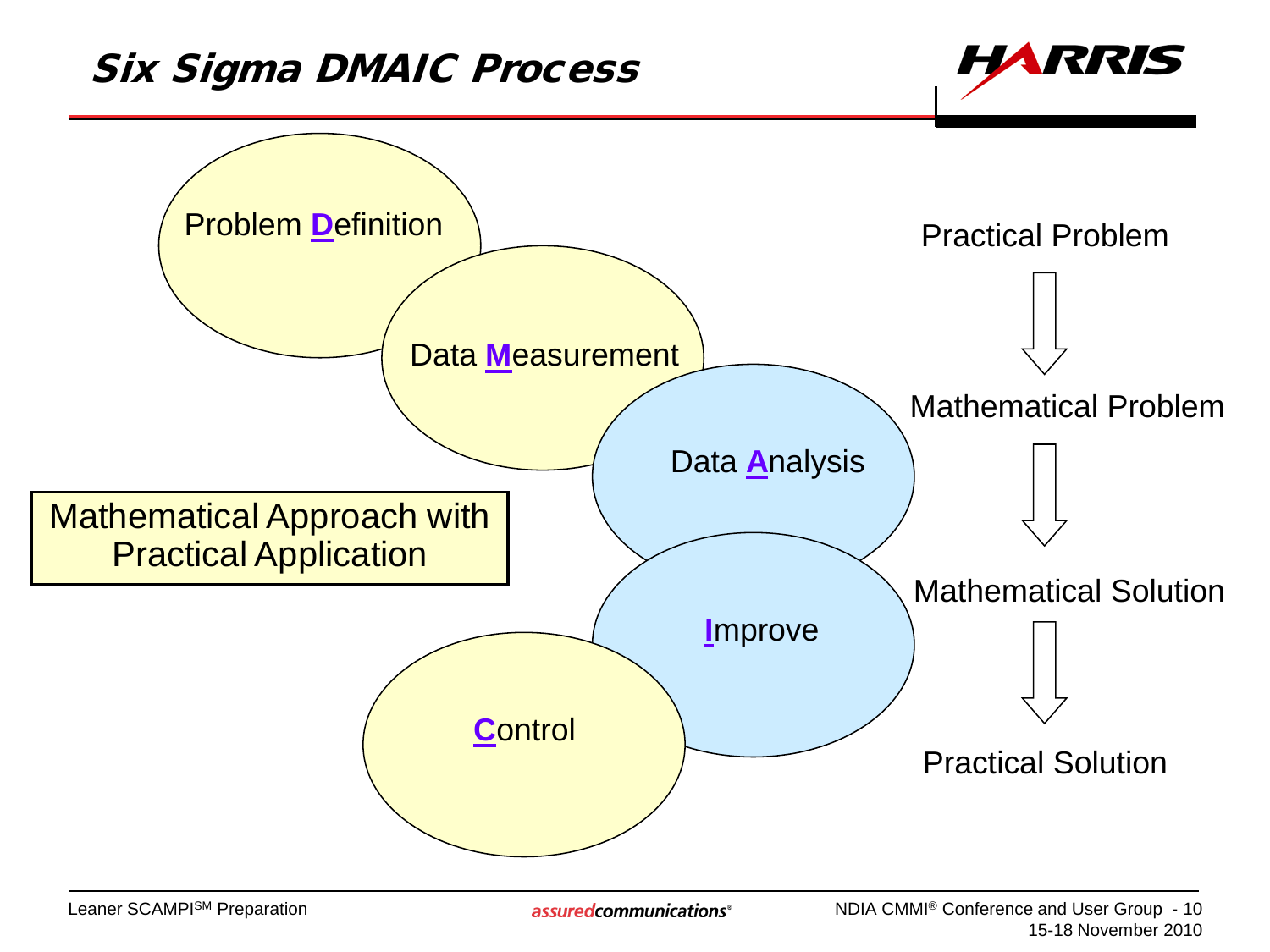SIPOC



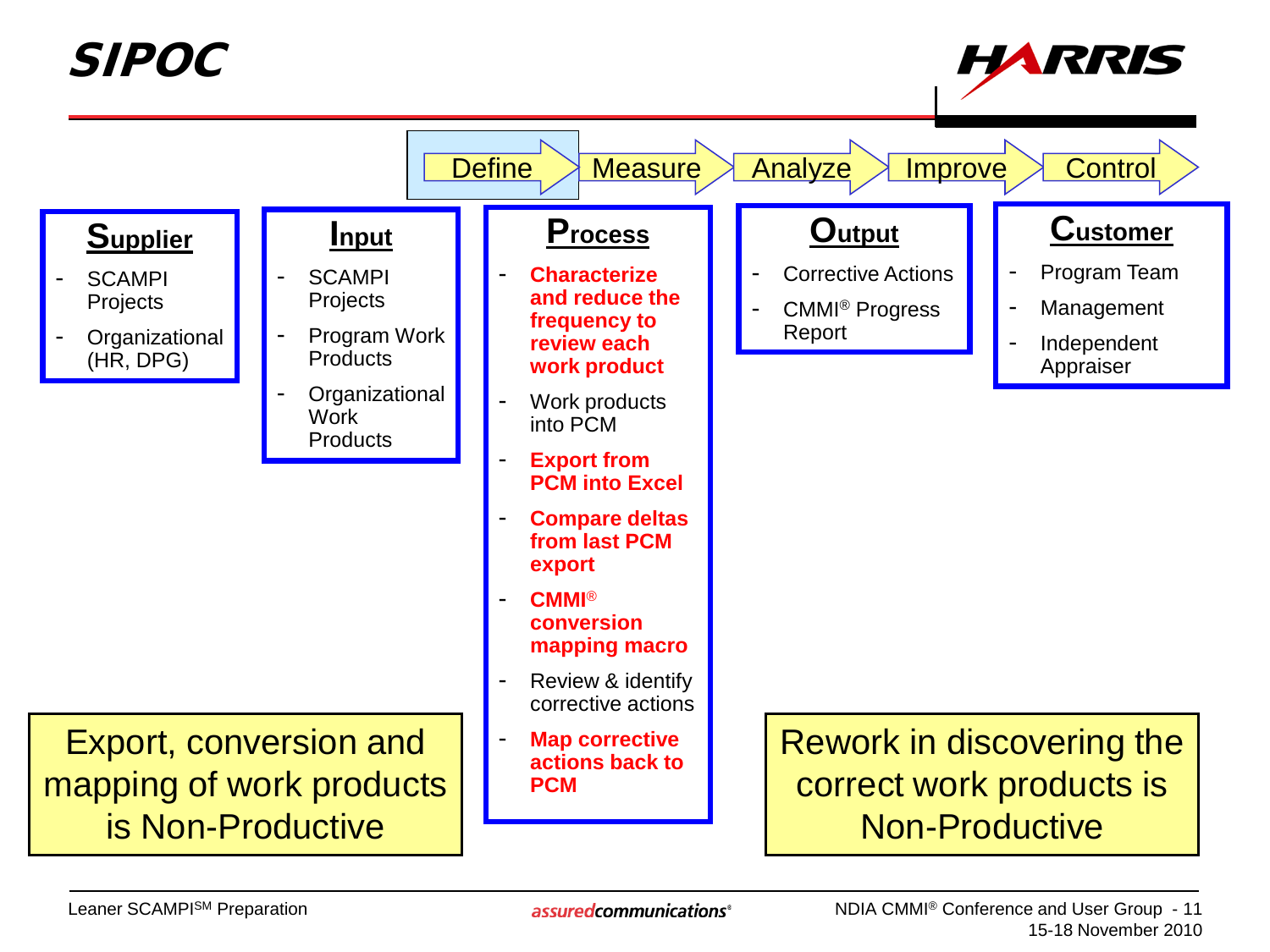## Brainstorming *RIRI* Define Measure Analyze Improve Control • Facilitated session with team resulting in 42 items o Identified 3 possible Lean applications ■ Reduce effort in PCM to CMMI<sup>®</sup> conversion for projects work products

- Establish a work product priority to focus on the items that typically have issues and minimize the amount of effort appraising
- Reduce the frequency of discovering correct work products
- o No detailed measurement breakdown available from previous SCAMPI<sup>SM</sup> components or subparts
	- Planning
	- $\checkmark$ Preparation
		- $\checkmark$  PCM to CMMI<sup>®</sup> conversion
		- $\checkmark$  Discovery of work products
		- $\Box$  Review work products for corrective action
		- $\checkmark$  CMMI<sup>®</sup> to PCM conversion
	- Conduct
	- Closeout

Limited Historical Data to Demonstrate Measureable Improvement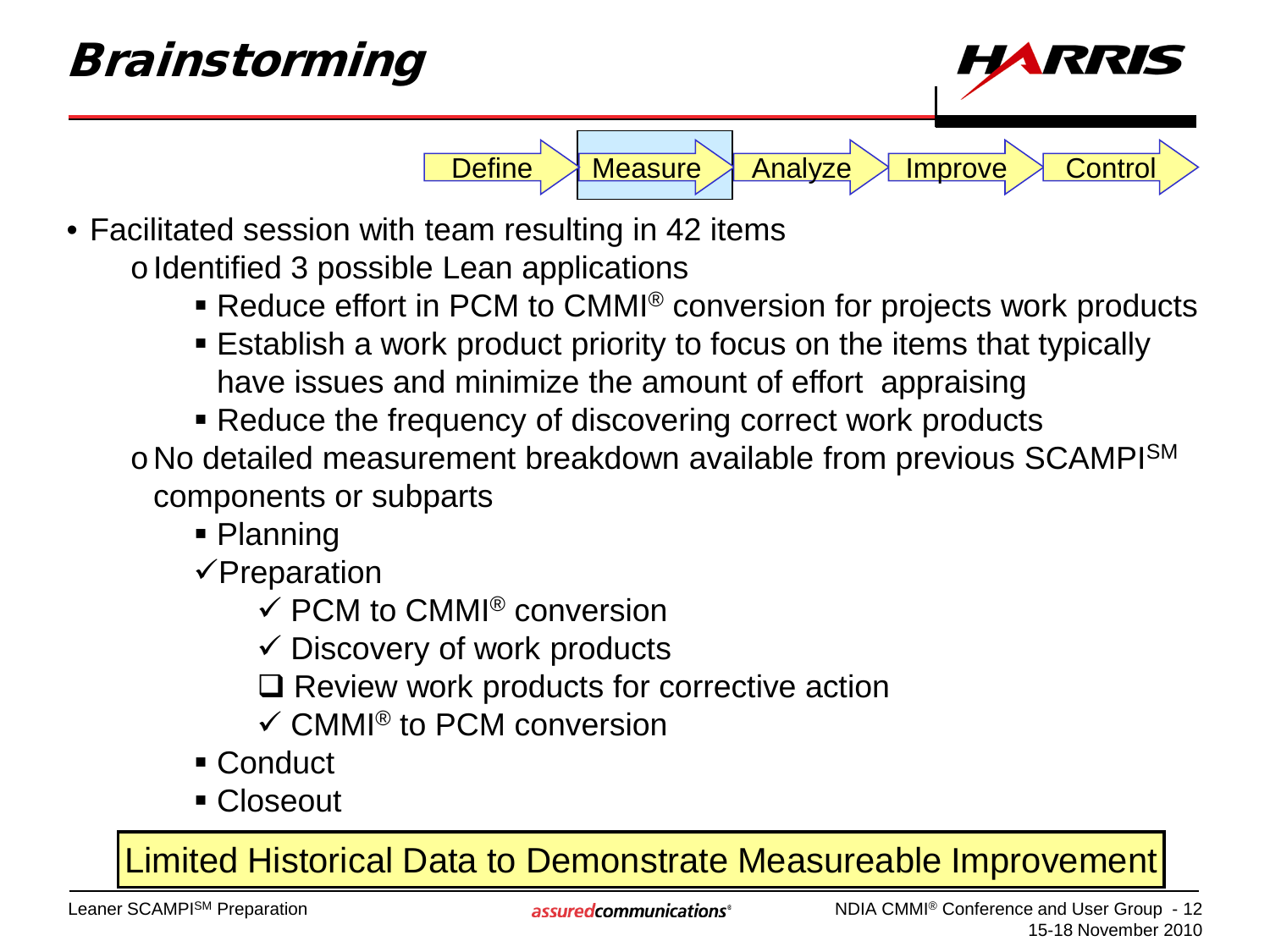

• Sampled 4 months of SCAMPI<sup>SM</sup> effort for 2 individuals involved in conversion and applied 50% to represent best estimate of time spent oAveraged 115 hours/month

## **Work Product Priority**

• Analyzed the number of CMMI<sup>®</sup> practices affected by PCM default work products to prioritize



#### **Work Products vs. CMMI Practices**

## Sample to Establish Measureable Improvement

assured communications<sup>®</sup>

NDIA CMMI® Conference and User Group - 13 15-18 November 2010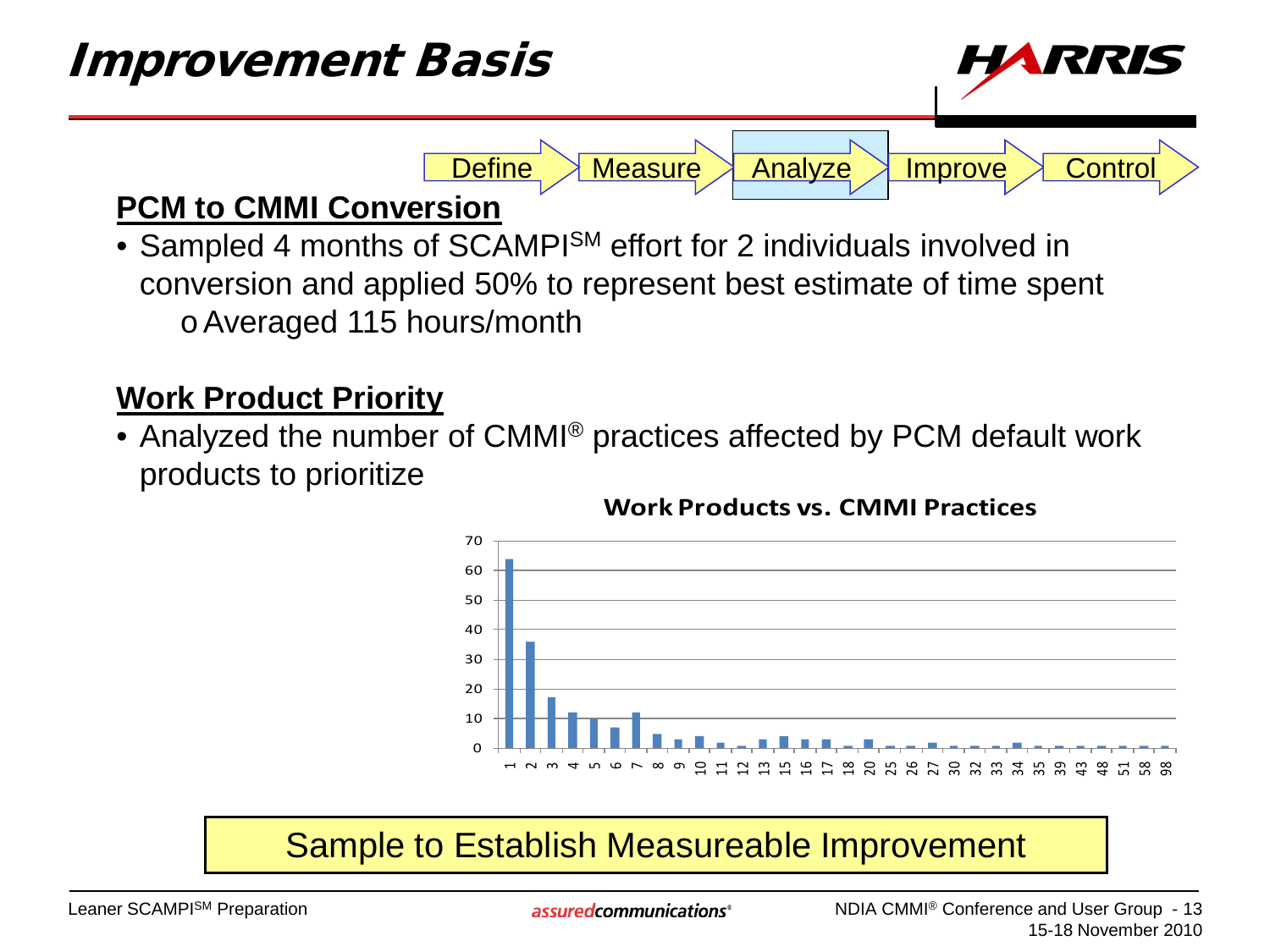

- PCM to CMMI<sup>®</sup> conversion for projects work products
	- Reduced to a one time event
	- Alternative communication used for corrective actions
- Establish a work product priority
	- Focus on the items that typically have issues and minimize the amount of effort appraising
- Find the correct work products the first time
	- Utilized process experts to data mining based upon standard organizational tools and standard program directory structure
	- Eliminated "bring me a rock"

## Piloted on Next SCAMPISM Event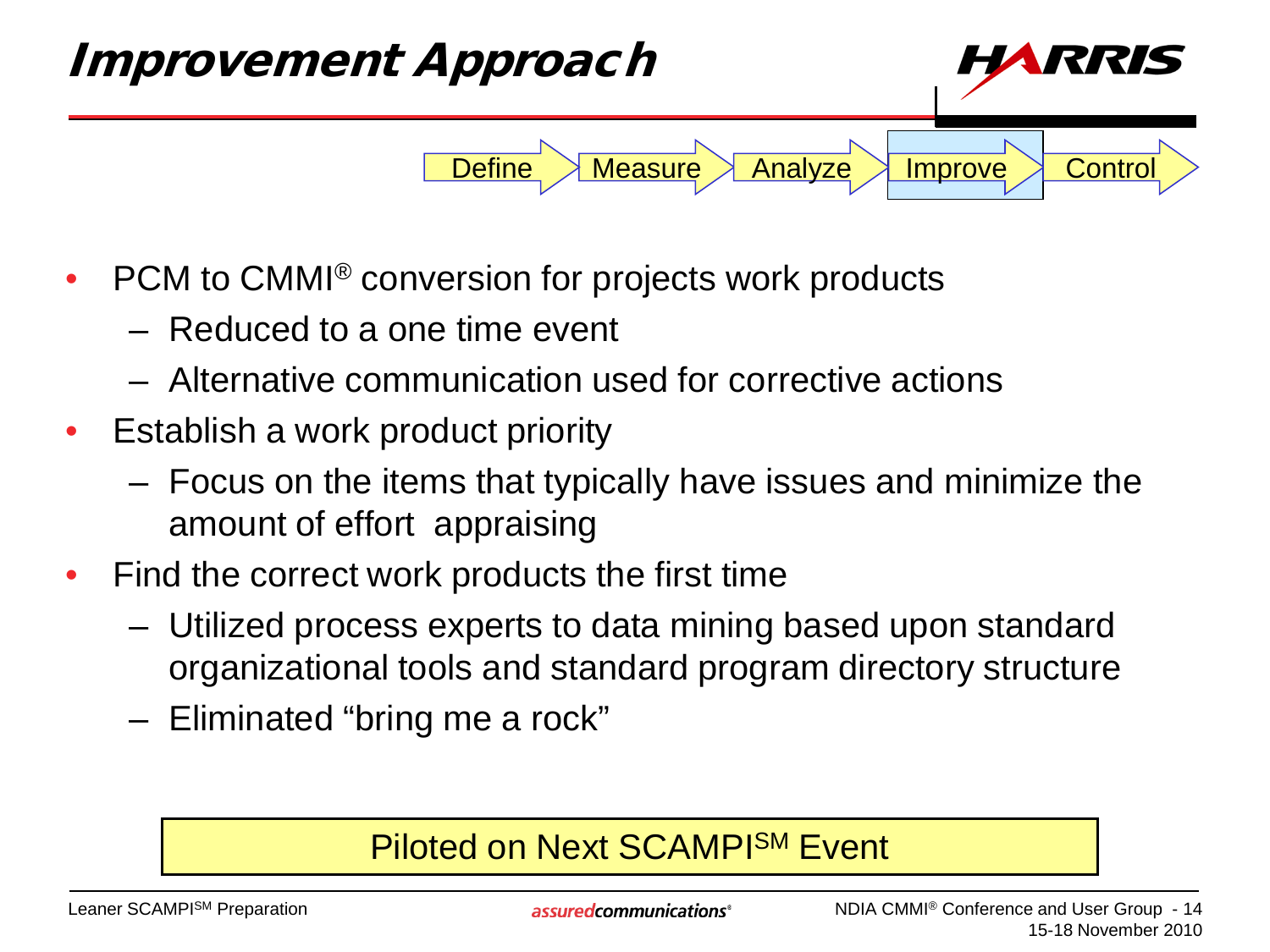

- Let's Not Do This Again
	- One time event for PCM to CMMI® conversion of projects work products
	- Establish a work product priority
	- Utilized process experts to data mining
- Setup work codes to measure SCAMPISM activities for future improvements:
	- Planning
	- Preparation
	- Program Support
	- Reviews (Readiness & On-Site)
	- Closeout

## Continuous Process Improvement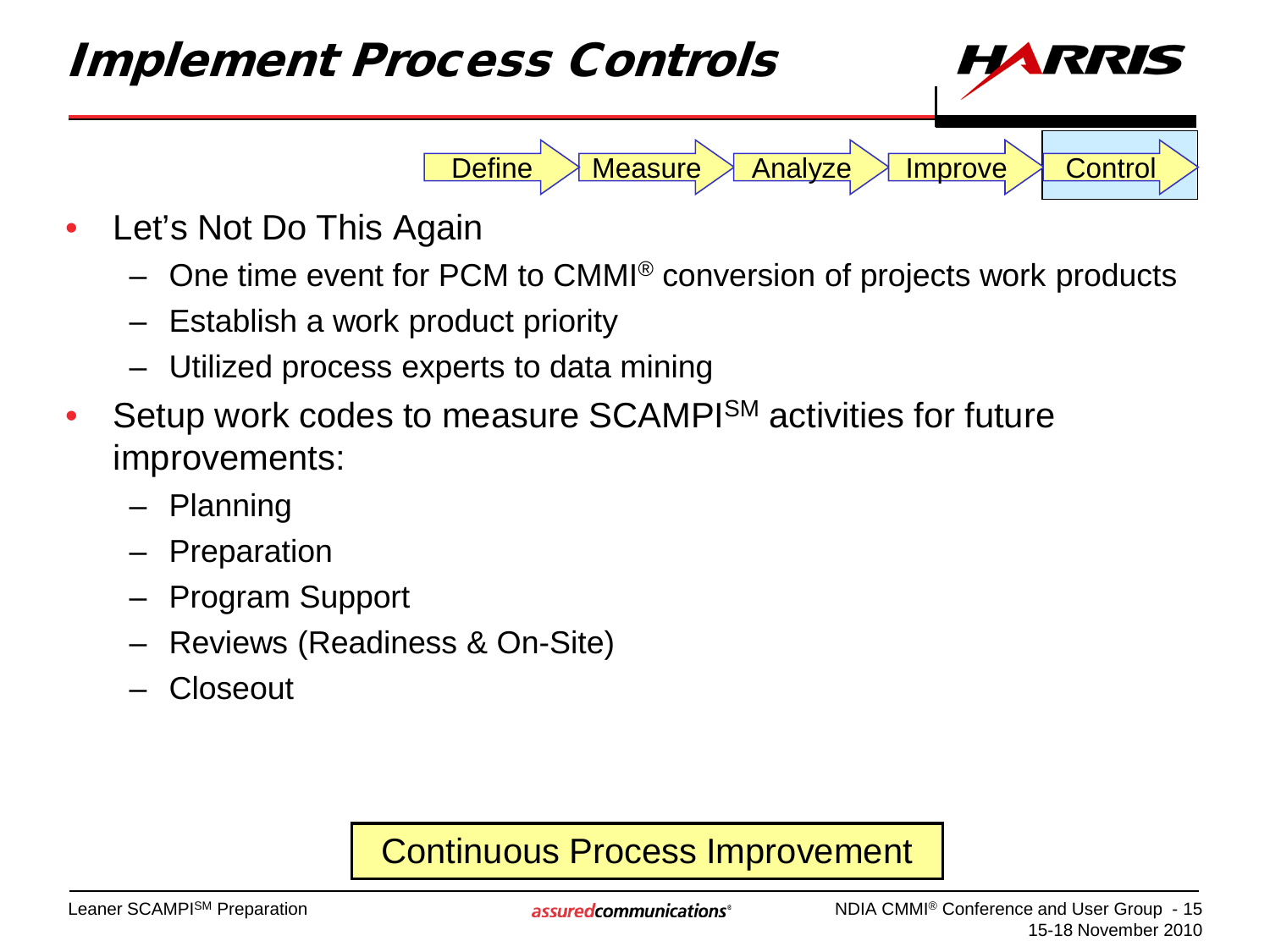# Results



- Results through 1<sup>st</sup> SCAMPI<sup>SM</sup> Readiness Review compared to previous 2008 SCAMPISM event
	- Preparation hours reduced by 59%
	- Cost reduced by 51%
	- Readiness of work products was improved
- Additional benefits
	- Reduced rework in discovering work products
	- Improved consistency in work products discovered across programs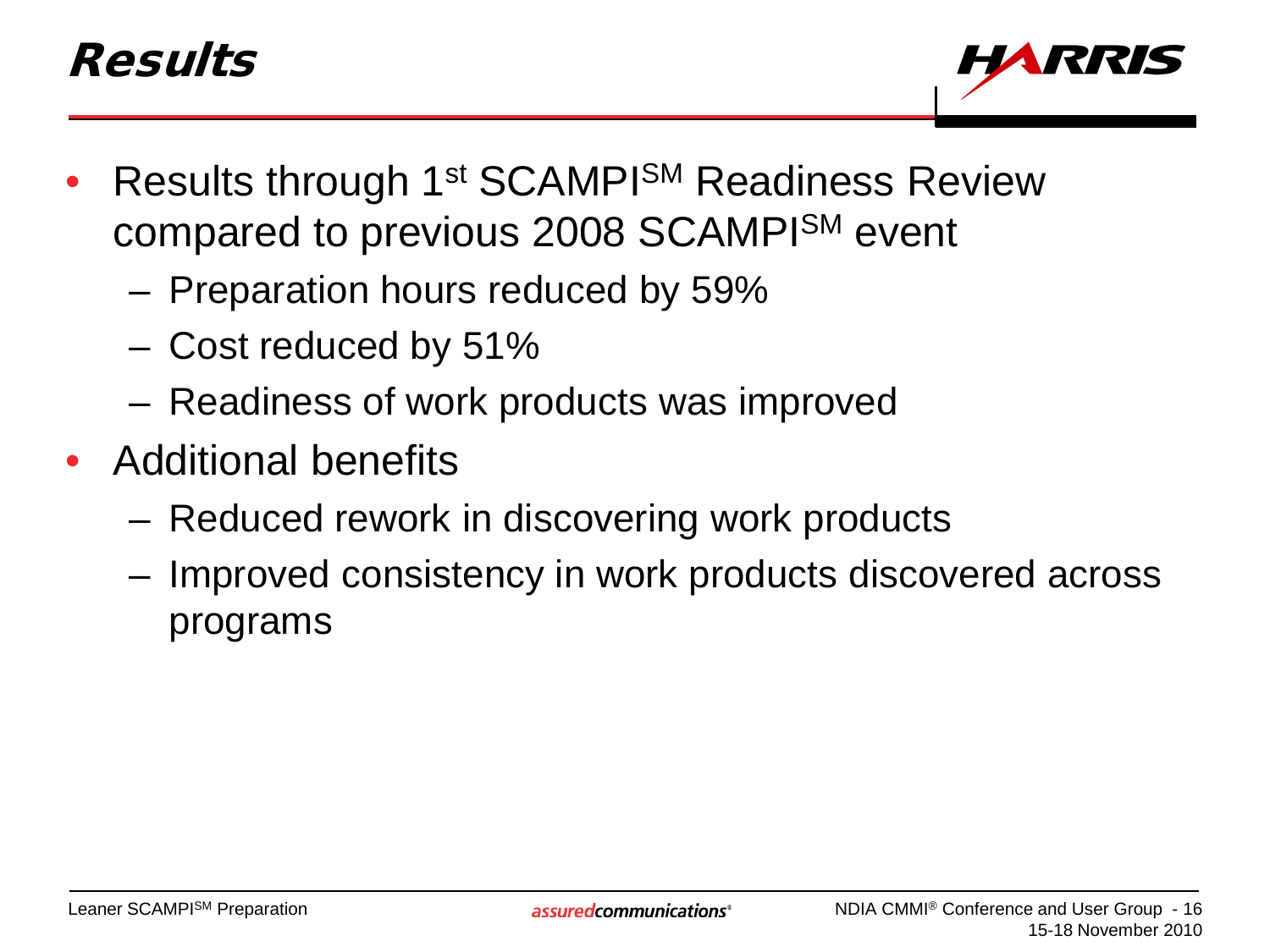# Conclusions



- Lean Six Sigma provides
	- Ability to look at things differently and question habits
	- Ability to look for ways to improve how we do business
	- Tools to enable facilitating change
		- People skills
		- Mathematical skills
		- Modeling skills
		- Increased awareness of available resources
	- Data to show it pays for itself!